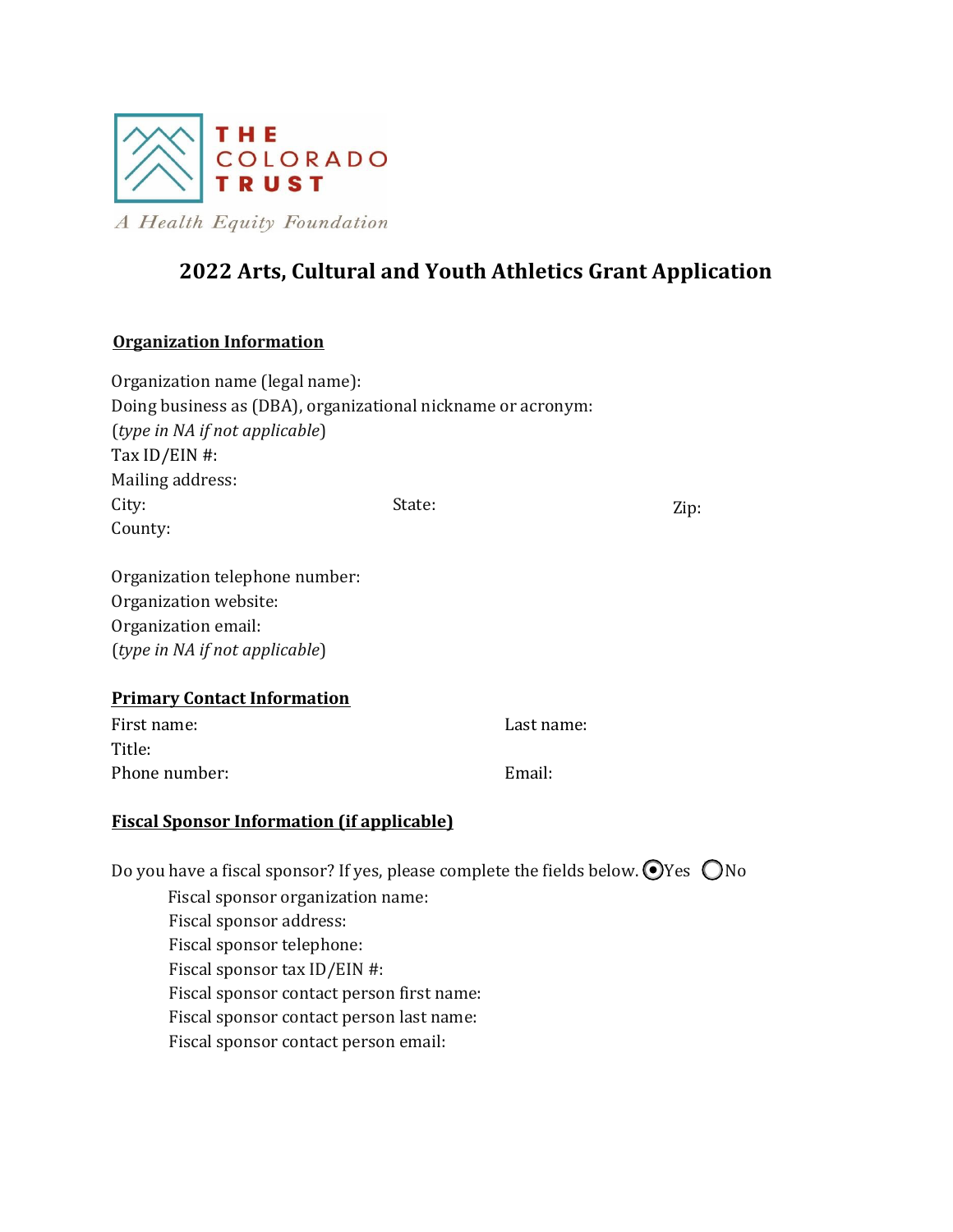## **Application Ouestions**

- 1. What is your organization's mission? Please also explain how it aligns with The Colorado Trust's health equity vision and the social determinants of health (e.g., income, employment, education, transportation, public safety, environment, etc.)
- 2. Please list the total number of people served by your organization/program in 2021 and describe communities and populations served.

- 3. Please write a brief narrative explaining how your organization has been impacted financially by the COVID-19 pandemic.
- 4. What is the grant amount you are requesting, and why? The request should be between \$10,000 and \$50,000.

### **Certifications**

- $\Box$  I certify that this organization is in compliance with the Patriot Act of 2001, the provisions of Executive Order 13224 and related U.S. Treasury rules, which states that grant monies will not be used to support any terrorist activities.
- $\Box$  I certify that this organization has registered with the Colorado Secretary of State office and is current with all filing and reporting requirements, or that this organization is exempt from such registration and filing requirements. (See CRS 6-16-104)